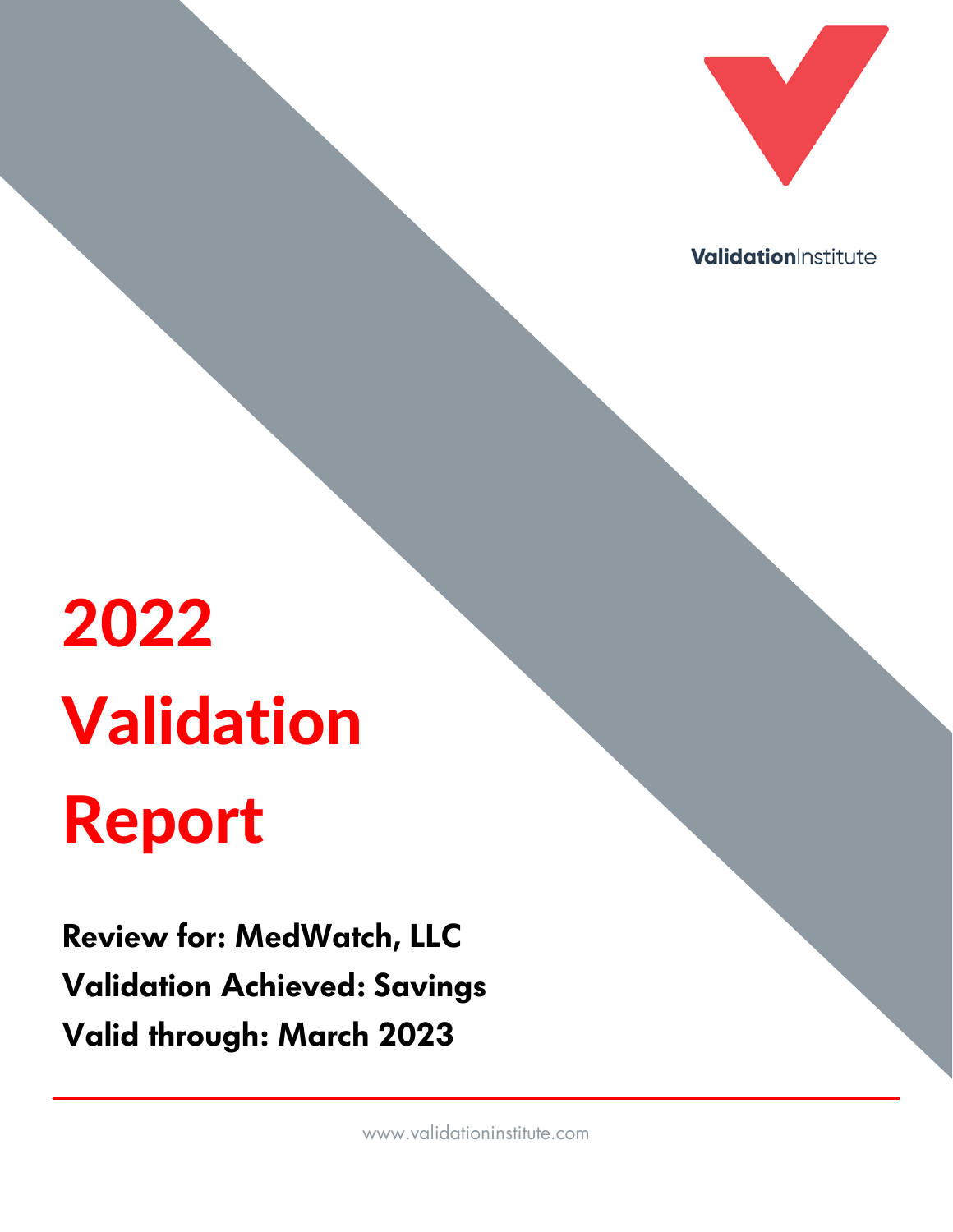# **Company Profile**



| <b>Category:</b>          | <b>Population Health Management</b> |  |
|---------------------------|-------------------------------------|--|
| <b>Website:</b>           | www.urmedwatch.com                  |  |
| <b>Public or Private:</b> | <b>Private</b>                      |  |
| <b>Year Established:</b>  | 1988                                |  |
| CEO:                      | <b>Sally-Ann Polson</b>             |  |
| <b>Company contact:</b>   | Tim Guzinski / 321.249.9179         |  |

#### **Description:**

MedWatch is an innovative leader in Population Health Management and Cost Containment providing beneficial solutions to the self-funded, selfinsured industry and employer groups who benefit from these quality services.

MedWatch is URAC accredited in Utilization, Case, and Disease Management, plus provides proven solutions that help plans mitigate risk and maximize savings with the assurance of quality outcomes. Additional services include Pathways Concierge, comprehensive reference-based pricing with member support & advocacy, high-dollar claim review, kidney care, dialysis savings, bundled programs, and more.

MedWatch's comprehensive medical cost containment solutions combined with their proprietary technology and care management system work together to effectively identify and manage risk while enhancing clinical and financial outcomes.

MedWatch works to ensure the right care, at the right time, in the right place, at the right cost, and with the optimal outcome.

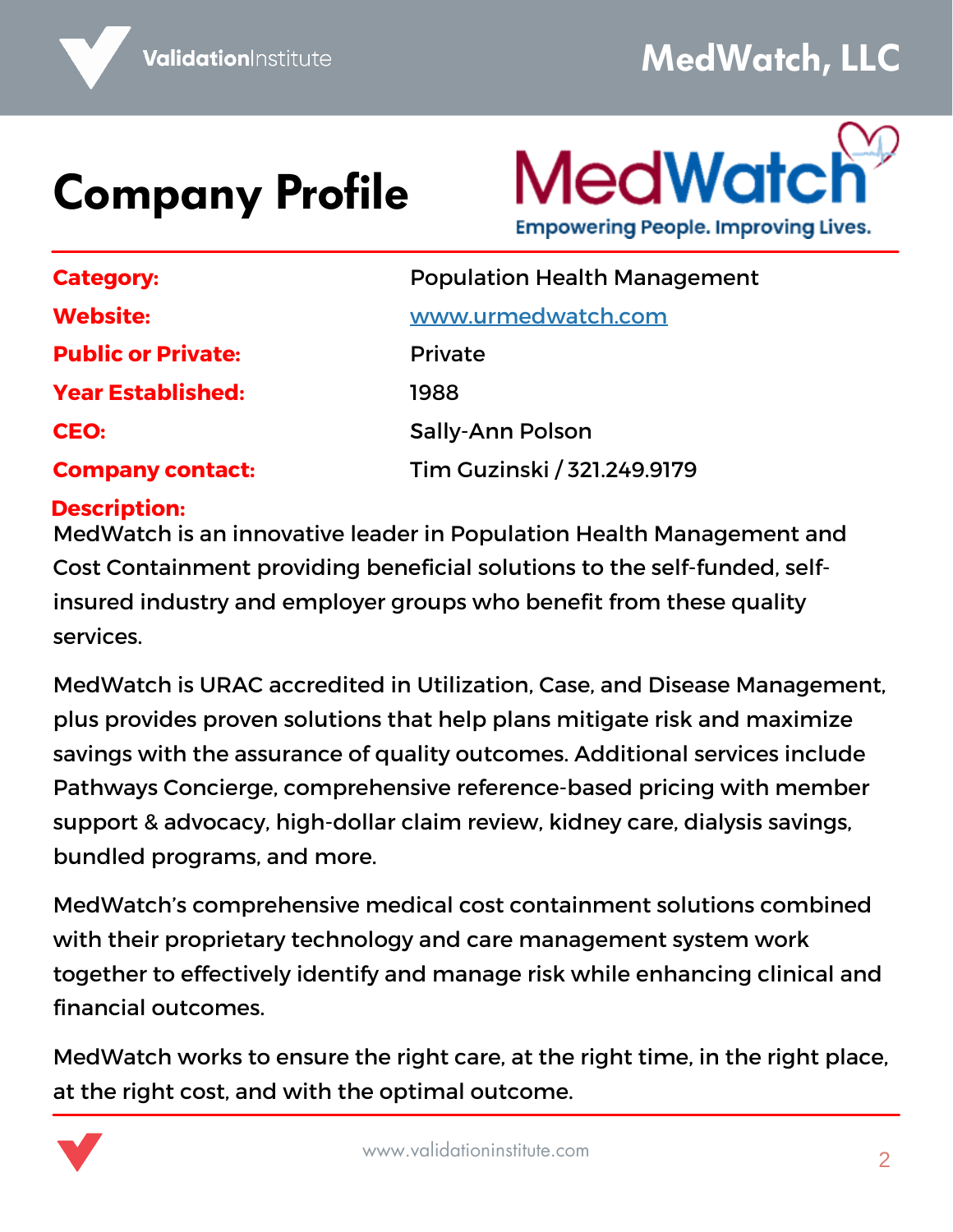## **Claim Assertion for Validation**

MedWatch Claims Solutions addresses high-dollar claims that would often get paid at higher than necessary amounts by payers who may be using standard PPO discounts or accessing agreements that take a minimal percentage off of billed charges. These methods do not address the true cost of the services, nor do they address the real savings that can be obtained through using proven processes to first analyze the claim and remove inappropriate and unbundled charges, then address the repricing process based on costs and Medicare rates.

Specific to dialysis claims, initial savings achieved by first conducting a lineby-line clinical review of the claim and removing inappropriate and unbundled items, averages 29%.

Then, repricing the claim results in total savings averaging 89%.

These processes produce real savings and a repriced claim that is equitable to the provider and the plan, and is 100% defensible, providing complete member support and advocacy for the life of the claim.

To support the MedWatch process, it is recommended that the plan put into the plan documents language that thoroughly support the methodology related to the repricing process, including verbiage on carving our dialysis claims if that is an area of specific targeting.

MedWatch acquires provider signoff as required.

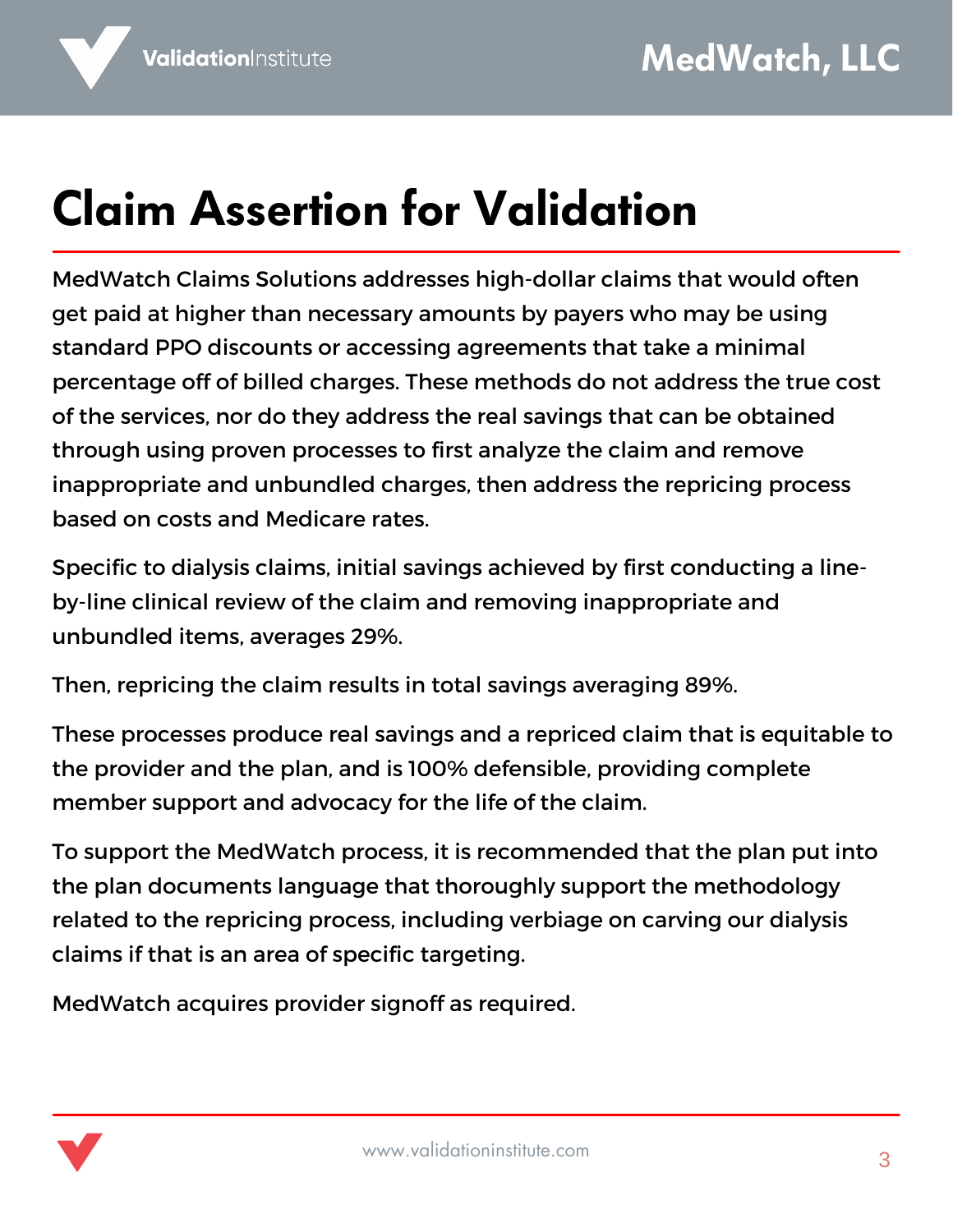## **Claim Assertion for Validation**

Here are two examples dialysis claims that were repriced:

| 2021 (12 months)                | Sample Claim A | <b>Sample Claim B</b> |
|---------------------------------|----------------|-----------------------|
| <b>Billed Charges:</b>          | \$1,404,922.83 | \$1,418,504.69        |
| <b>Inappropriately Charged:</b> | \$60,180.77    | \$633,839.24          |
| <b>Price Reduction:</b>         | \$1,201,766.31 | \$694,935.21          |
| <b>Total Savings:</b>           | \$1,261,947.08 | \$1,328,774.45        |
| % of Savings:                   | 89.82%         | 93.67%                |

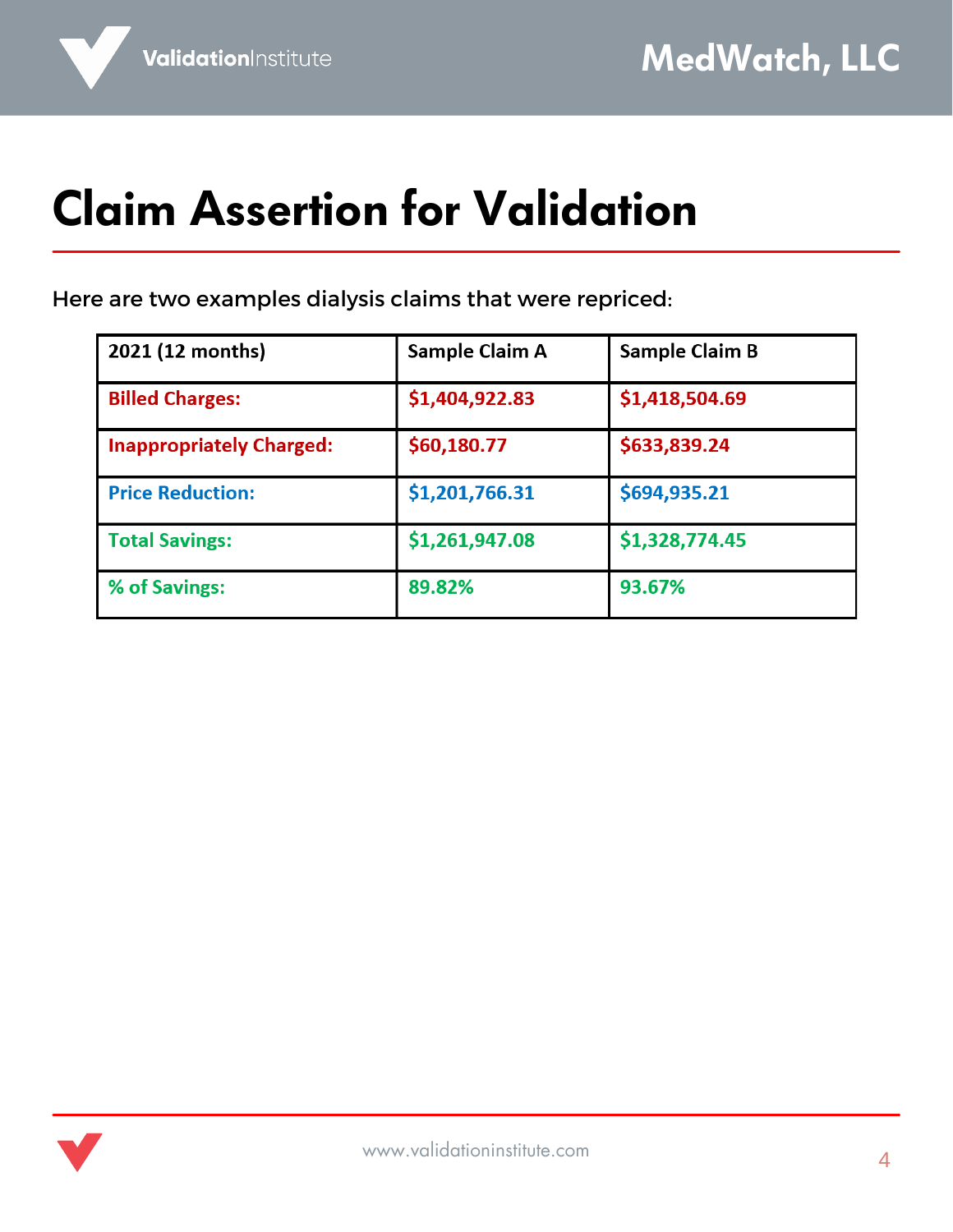#### **Method and Findings**

To get an "apples to apples" comparison and test MedWatch's claim, the validation focused on dialysis, where the service is consistent and specific, and Medicare's pricing is bundled and published.

Medicare prices for a dialysis treatment vary according to regional wage differences, but average around \$240 during the period in question. The average commercial payment was \$1476.

Source: [HealthPayerIntelligence.](https://healthpayerintelligence.com/news/employer-sponsored-health-plan-dialysis-costs-more-than-medicare#:~:text=The%20spectrum%20of%20employer%2Dsponsored,close%20to%20well%20over%20%241%2C500.)

The spectrum of employer-sponsored health plan payment rates for dialysis is broad. In 2019, the 10 percent to 90 percent price range spanned from a little over \$500 to well over \$1,500. The standard deviation, or scattering of the data around the mean, was \$584. The [twenty-fifth](https://www.nlm.nih.gov/nichsr/stats_tutorial/section2/mod8_sd.html) percentile of data was around \$737 and the seventy-fifth percentile was around \$1,671.

For MedWatch, as shown on the accompanying spreadsheet, the mode and mean and median were all under \$500 for in-center hemodialysis. In addition, because the Medicare methodology was used, the large majority of line-item charges were included in that bundled rate. Continuous Ambulatory Peritoneal Dialysis (CAPD) and Continuous Cycler Peritoneal Dialysis (CCPD) have much higher Medicare allowables and therefore a higher reimbursement and a much lower discount to charges. In the United States, CAPD and CCPD are much less common than in-center dialysis.

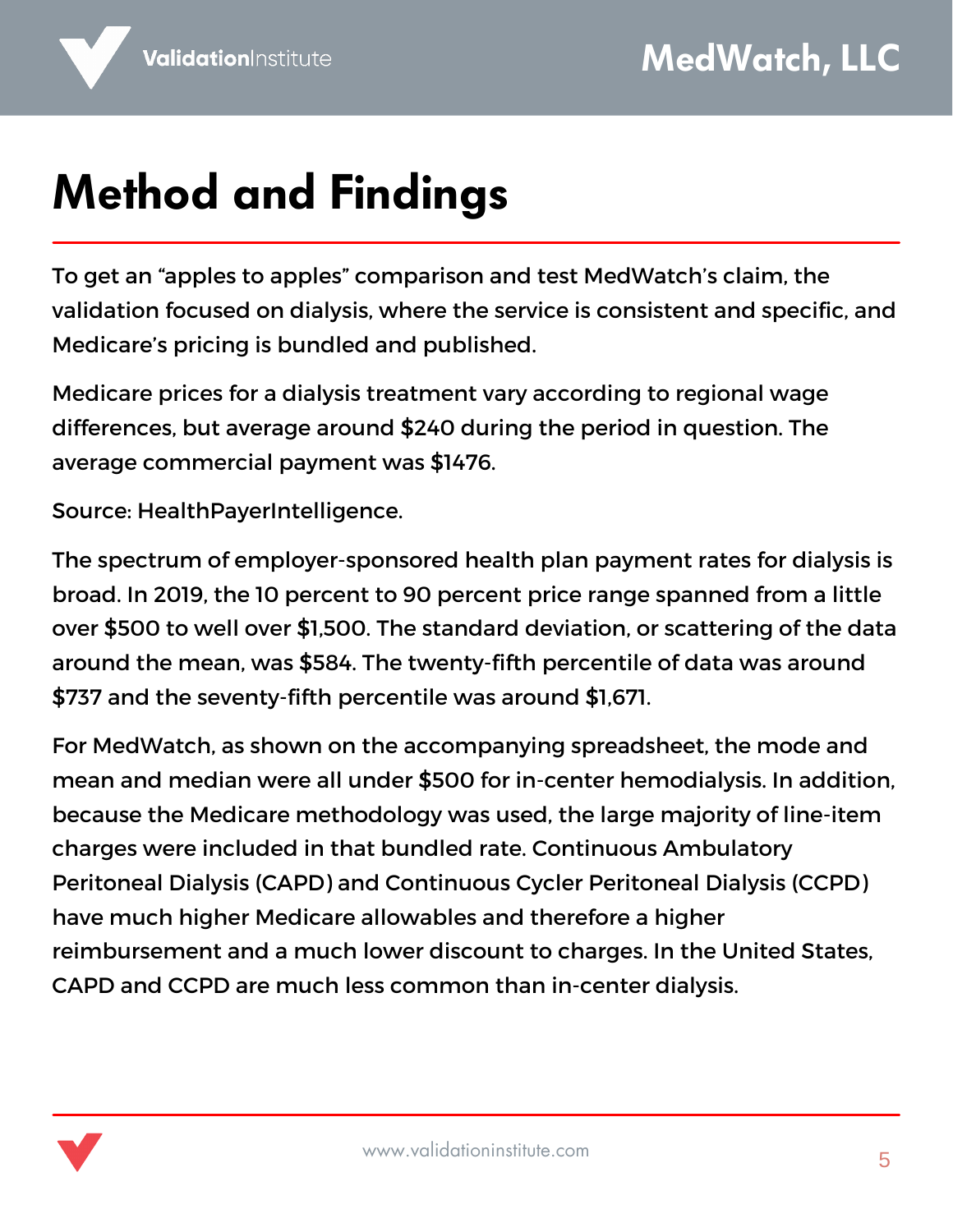## **Method and Findings**

Subject to the limitations on the next page, we are able to conclude and validate that as of this writing:

- MedWatch is below the tenth percentile for reimbursement, meaning 90% of reimbursements are higher;
- We are aware of no other organization whose reimbursement for dialysis is lower than that of MedWatch;
- It is likely, but not provable, that because the same methodology is applied to other high-cost claims, that MedWatch would pay similarly low rates following review.

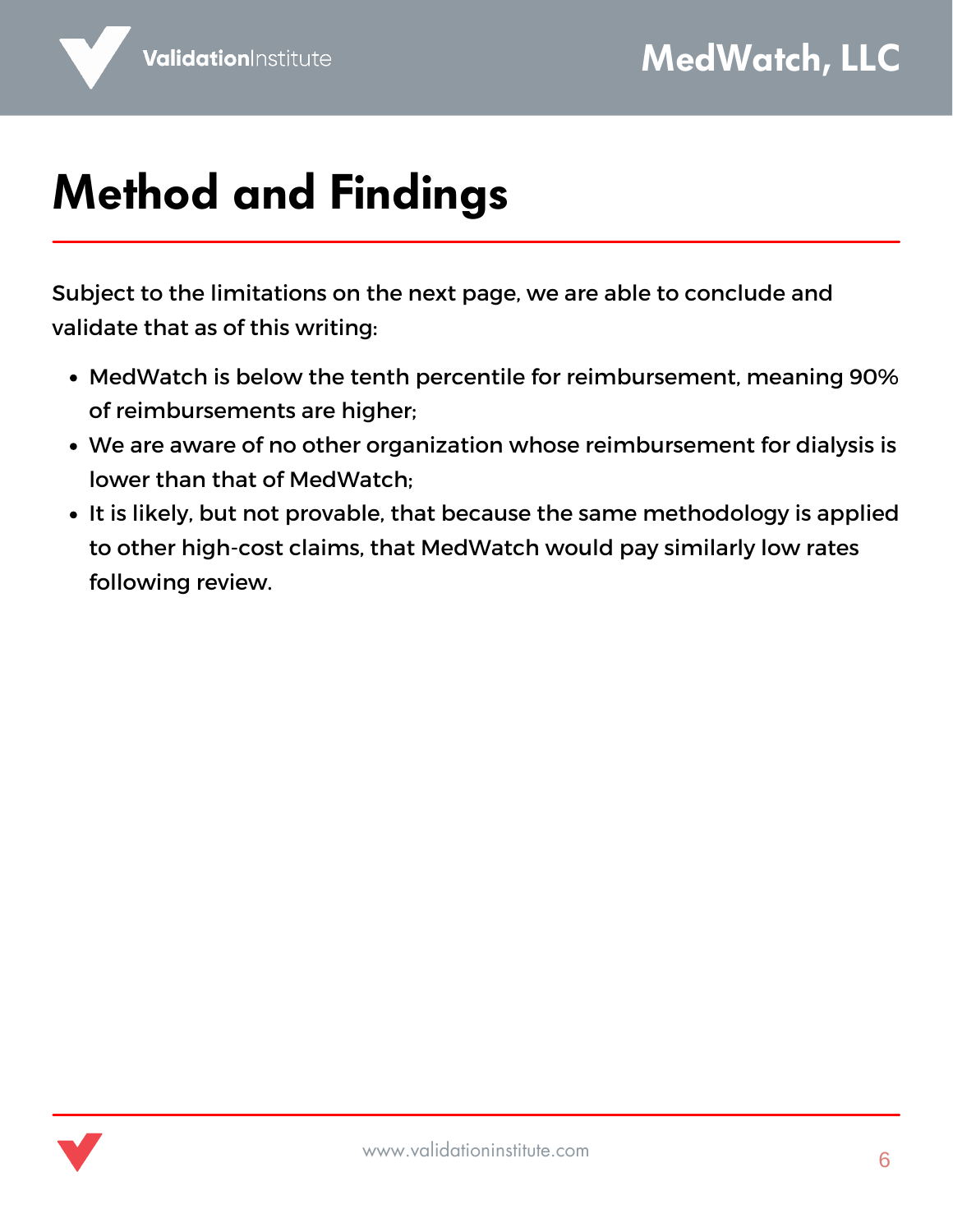## **Limitations**

While as of this writing, we are aware of no other organization that outperforms MedWatch in high-cost claims repricing, it is possible that other repricing organizations we are not familiar with may get a more favorable price for self-insured employers, though it is clear that most TPAs and carriers do not.

Other high-cost claim submissions will have more variation, and as such, we can't be as certain that MedWatch would get similarly favorable pricing, though similar methodologies are involved.

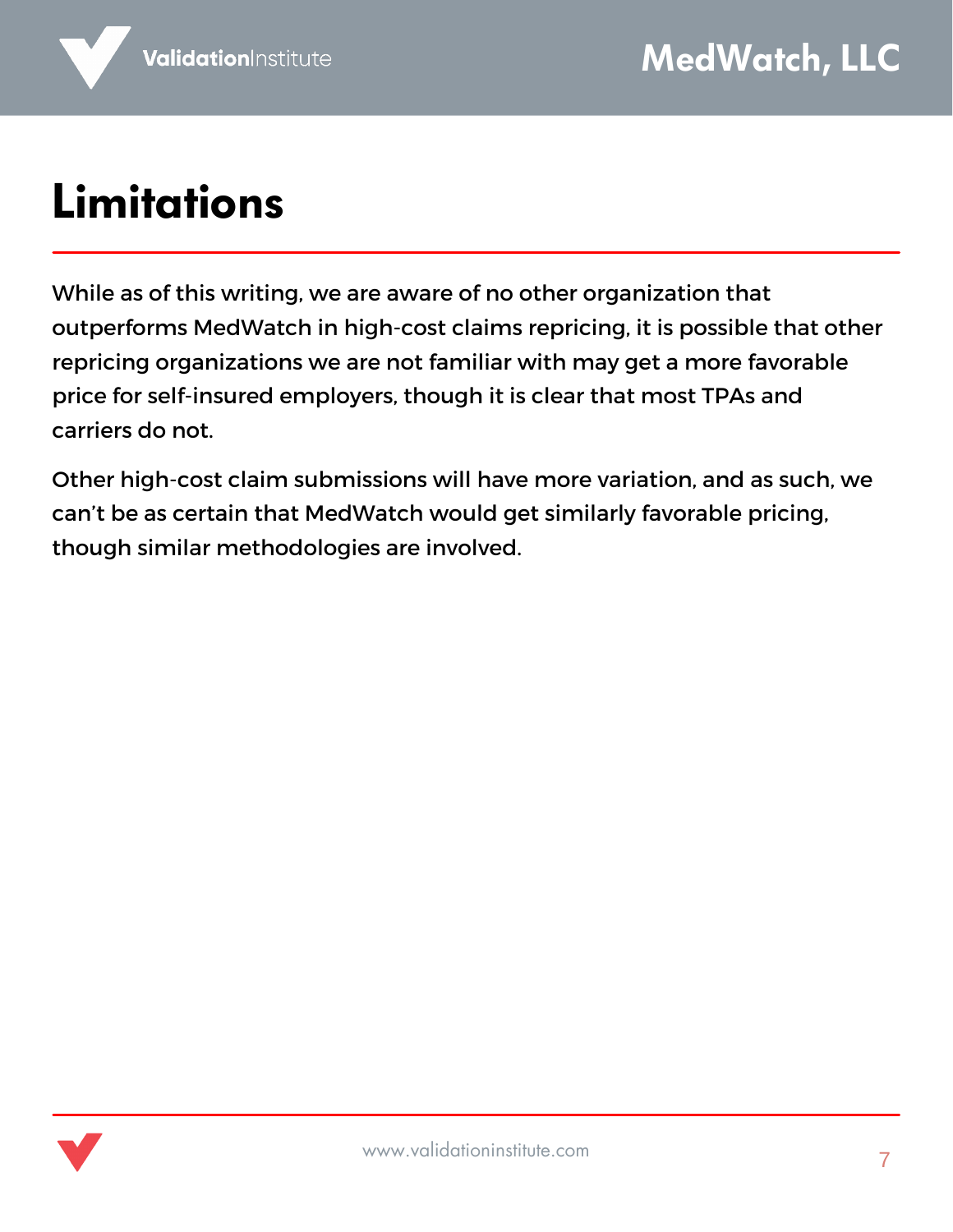#### **Validation and Credibility Guarantee**

**MedWatch Claims Solutions** achieved Validation for Savings. Validation Institute is willing to provide up to a \$25,000 guarantee as part of their Credibility Guarantee Program. To learn more, visit <https://validationinstitute.com/credibility-guarantee/>

**Savings** 

Can reduce health care spending per case/participant or for the plan/purchaser overall.

#### **Outcomes**

Product/solution has measurably moved the needle on an outcome (risk, hba1c, events, employee retention, etc.) of importance.

**Metrics** 

Credible sources and valid assumptions create a reasonable estimate of a program's impact.

**Contractual Integrity** 

Vendor is willing to put a part of their fees "at risk" as a guarantee.

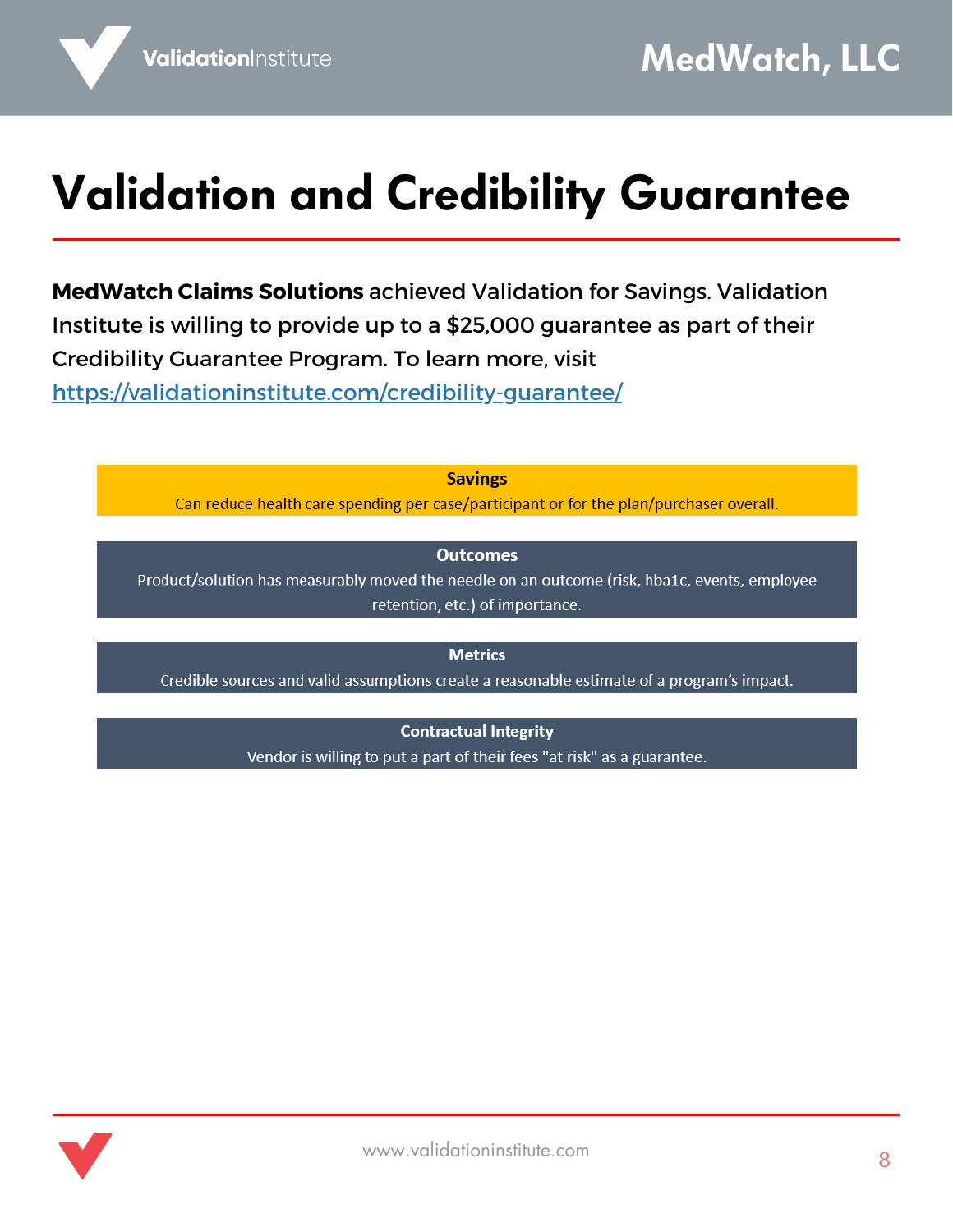VALIDATION INSTITUTE 500 West Cummings Park Woburn, MA 01801



**Validation Expiration: February 2023**

#### **CERTIFICATE OF VALIDATION**

| <b>Applicant:</b>           | <b>MedWatch, LLC</b><br>P.O. Box 952679<br>Lake Mary, FL 32795-2679                                                                                                                                                                                           |
|-----------------------------|---------------------------------------------------------------------------------------------------------------------------------------------------------------------------------------------------------------------------------------------------------------|
| <b>Product:</b>             | <b>MedWatch Claims Solutions</b>                                                                                                                                                                                                                              |
| Claim:                      | MedWatch Claims Solutions addresses high-dollar<br>claims that would often get paid at higher than<br>necessary amounts by payers who may be using<br>standard PPO discounts or accessing agreements<br>that take a minimal percentage off of billed charges. |
| <b>Validation Achieved:</b> | <b>Savings</b>                                                                                                                                                                                                                                                |

**Award Date:**

April 2022

 $Q(\psi)$   $\delta(\omega)$ 

**Al Lewis Senior Advisor Validation Institute**

Benny DiCecca

**Benny DiCecca Chief Executive Officer Validation Institute**